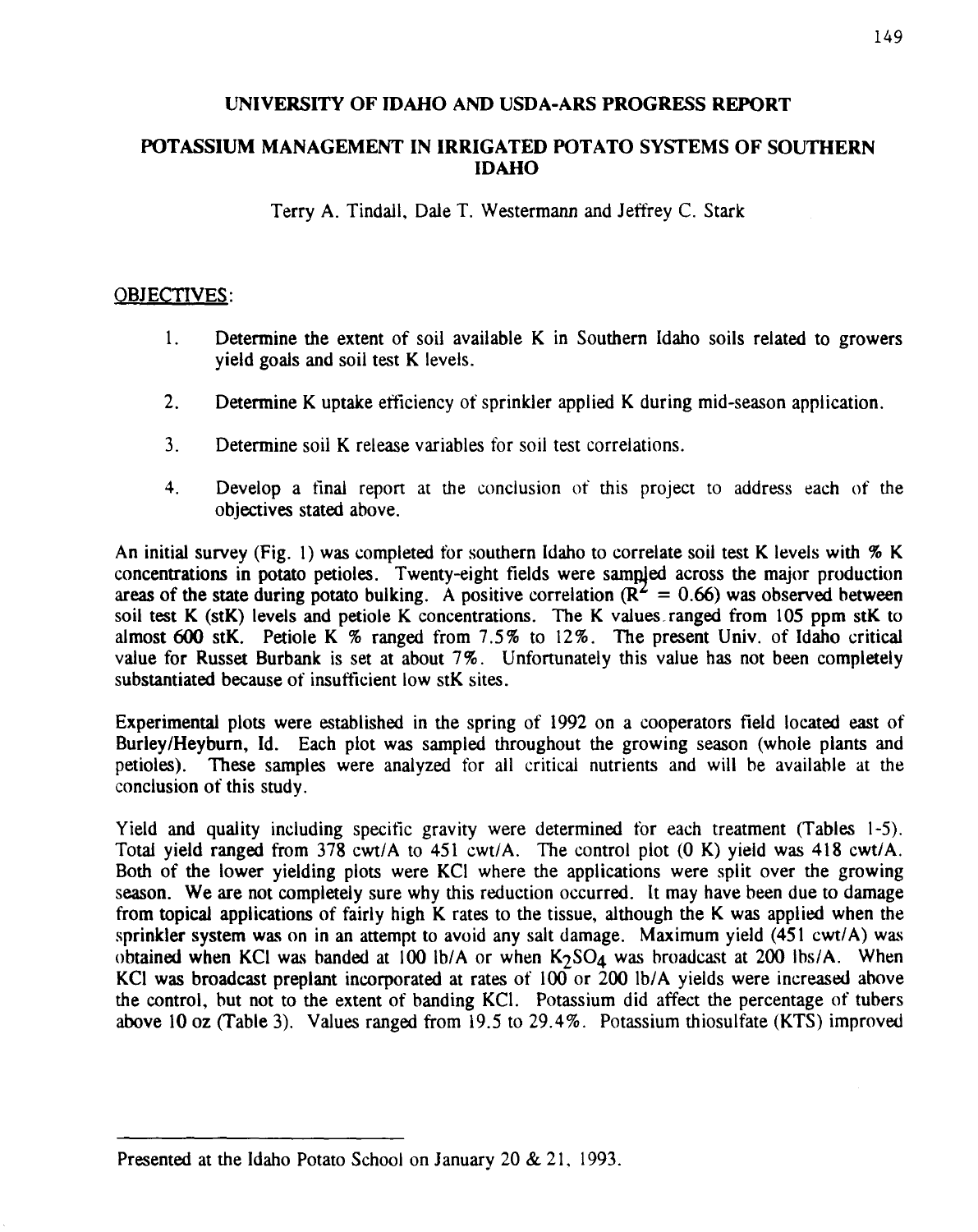oversize  $(> 10 \text{ oz})$  yields the greatest. Banding KCl at 100 lbs/A appeared to reduce the percentage of large potatoes even though this treatment had the maximum yield. Both broadcast and injecting KCI increased the percentage of large potatoes compared to handing KC1. Broadcasting  $K_2SO_4$  at 200 lbs/A increased the percentage of large potatoes slightly above KCl treatments. Splitting (broadcast + injecting) and applying K with the irrigation water appeared to reduce the % of large potatoes compared to broadcasting KC1 or  $K_2SO_4$ . However, when KCl was applied strictly through the irrigation water the % large potatoes increased above similar rates of KCI banded.

Specific gravity (SG) was also affected by potassium with ranges from 1.080 to 1.084. The general trend is for K applications to decrease SG no matter what source was used with the exception of KTS. The KTS treatments did not appear to have a negative affect on SG at either the 25 or 100 lb/A K. This observation needs to he studied more in depth. The lowest SG were observed with KCI applied at 400 lb/A K. These observations should tend to caution growers and land managers that higher levels of K may tend to decrease quality of potatoes. These impacts would be of greater concern to processors then fresh pack markets.

Potassium applications influenced the concentration of K in the petioles (Fig. 2). Higher K fertilizer rates resulted in increased petiole K concentrations. Three samplings, 6/24, 7/15 and 8/12 were made with about 40 petioles (fourth petiole from the growing tip) obtained from each treatment. Petiole K decreased during the growing year for all treatment applications. The highest concentrations corresponded with higher K fertilizer rates. The University of Idaho has suggested a critical K concentration of 7%, if that is true these potatoes were short of K by the middle of July for most of the treatments. The only fertilizer rate with a petiole K concentration above 7% was KCI at 400 lb/A. On 8/12 concentrations ranged from 1.8 to 4.5% corresponding to K rates of 0, 100, 200, and 400 lb/A K.

#### PLANNED 1993 CHANGES

Treatment changes for 1993 will include an adjustment upward of the highest K fertilizer rate applied. Maximum yield was not obtained with the 1992 treatments. An additional KTS treatment will probably be incorporated to evaluate more completely KTS impact on specific gravity. The K<sub>2</sub>SO<sub>4</sub> rate may also be expanded to better define K<sub>2</sub>SO<sub>4</sub> response to yield and quality.

#### INTERPRETIVE STATEMENT

This work begins a series of projects related to potassium use and application in Idaho potato production areas. There is a concern among growers and agriculture consultants regarding yield and quality of K application rates. This is the first time that a public Idaho institution has observed increased yields with K fertilizer applications. Yield increases have been observed in seed producing areas of the state where high quality water is used for irrigation. Yields are much lower than the traditional production areas of the Snake River Plain. Growers who have similar soil conditions can expect yield increases with applications of K fertilizer. Growers need also he aware that higher K applications will probably reduce the overall quality for processing. Injecting K through the irrigation water did not provide positive yield increases. These trends however, should be further investigated prior to any summary statements that would he used for management considerations.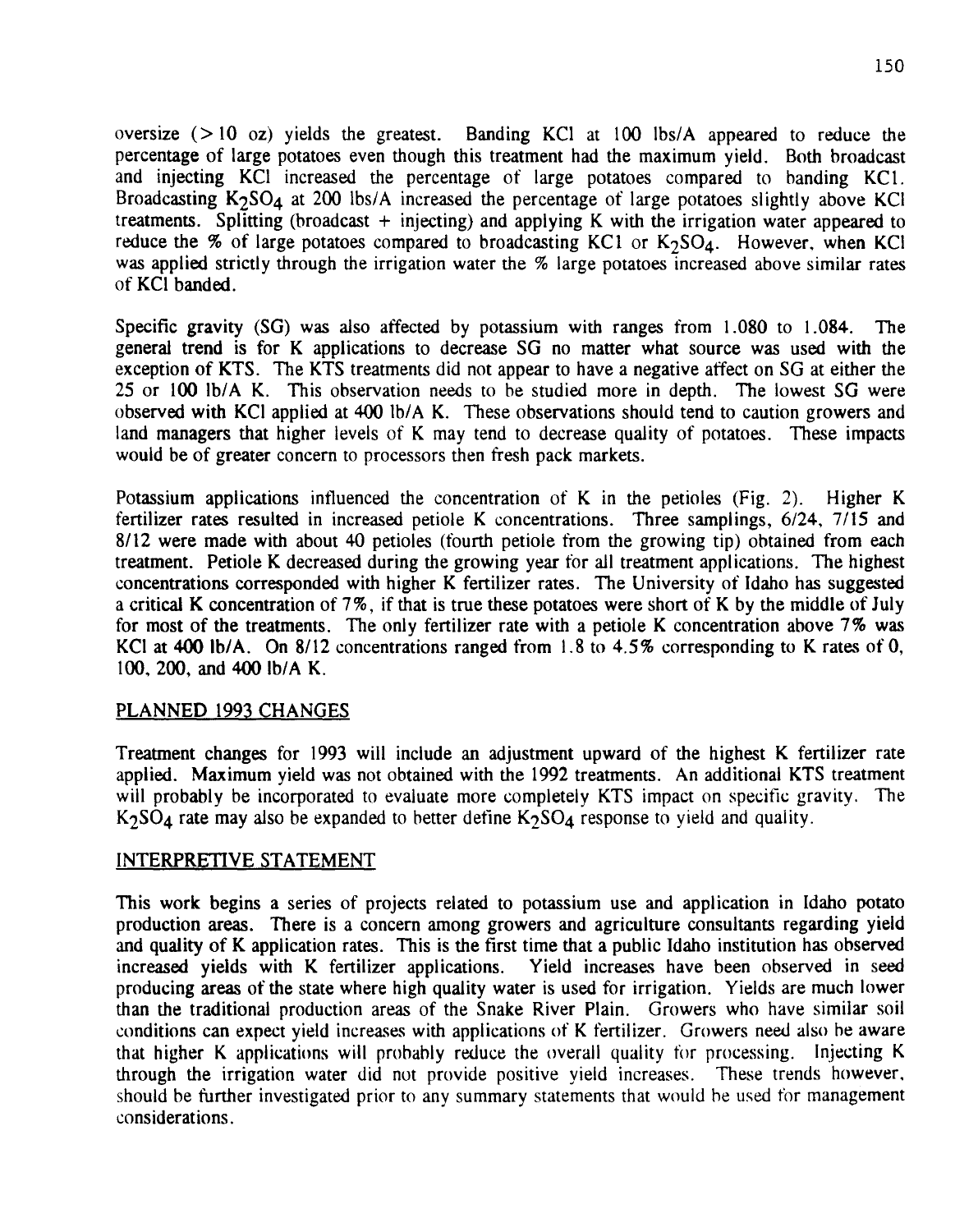

Figure 1. Potassium survey of potato fields in Southern Idaho - 1991



Figure 2. K effect on petiole % K, KC1 broadcast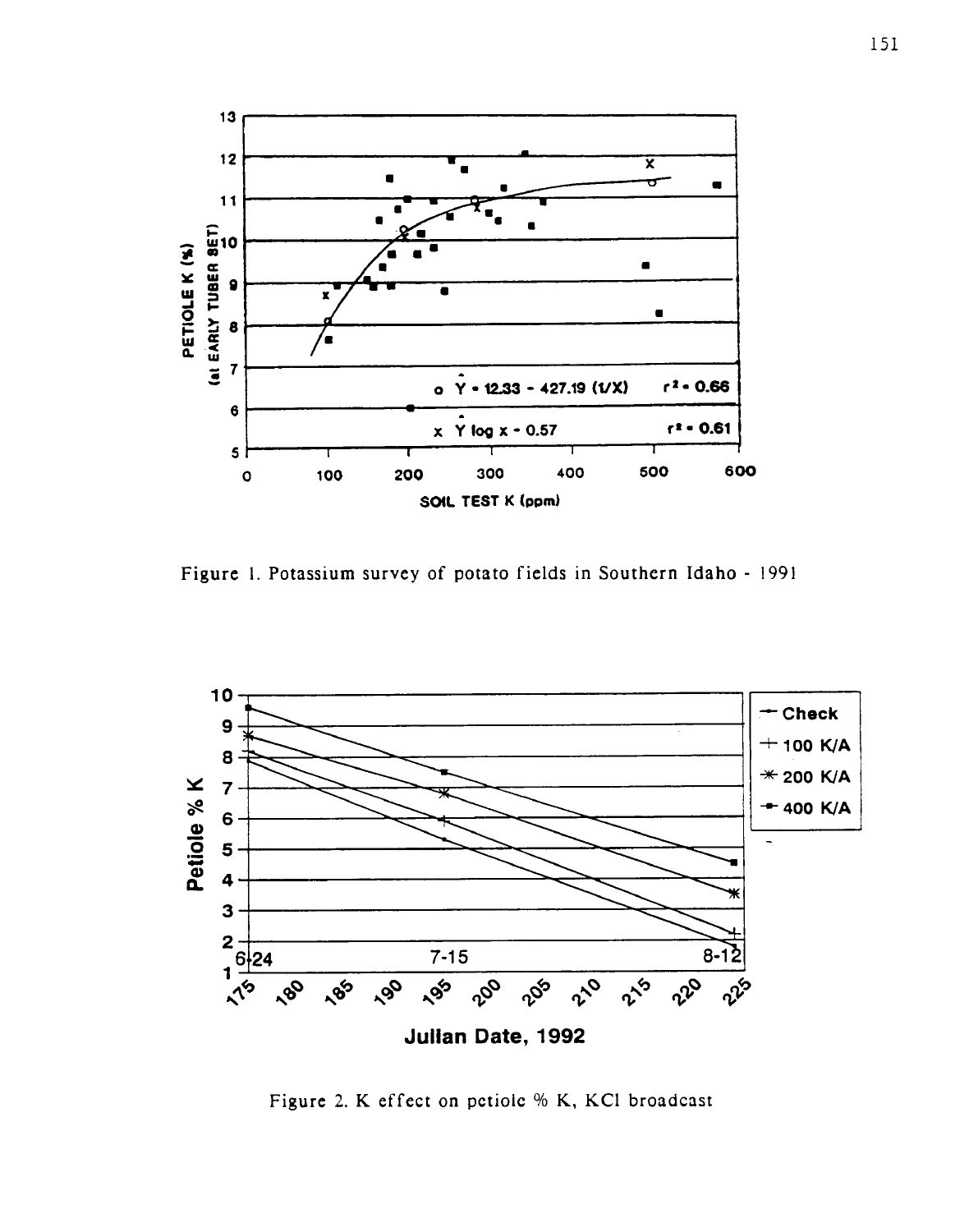|  | a bic |  |
|--|-------|--|
|--|-------|--|

## 1992 K Study, Total Tuber Yields.

|                               | K Fertilization Rate, ibs K/A |       |     |
|-------------------------------|-------------------------------|-------|-----|
|                               | 25                            | 100   | 200 |
|                               |                               | cwt/A |     |
| KCI (ba)                      |                               | 451   |     |
| KCI (bc)                      |                               | 429   | 430 |
| $K_2SO_4$ (bc)                |                               |       | 451 |
| KCI (inj)                     |                               | 378   |     |
| <b>KCI</b> (split)            |                               |       | 388 |
| $KTS$ (inj)                   | 431                           | 417   |     |
| Check = 418, STKC = 108 ppm K |                               |       |     |

Table 2

1992 K Study, Total U.S. #1's.

|                            | K Fertilization Rate, Ibs K/A |                |     |
|----------------------------|-------------------------------|----------------|-----|
|                            | 25                            | 100            | 200 |
|                            | cwt/A                         |                |     |
| KCI (ba)                   |                               | 383            |     |
| KCI (bc)                   |                               | 351            | 337 |
| $K_2$ SO <sub>4</sub> (bc) |                               |                | 375 |
| $KCI$ (inj)                |                               | 315            |     |
| <b>KCI</b> (split)         |                               | $\blacksquare$ | 298 |
| KTS (inj)                  | 333                           | 337            |     |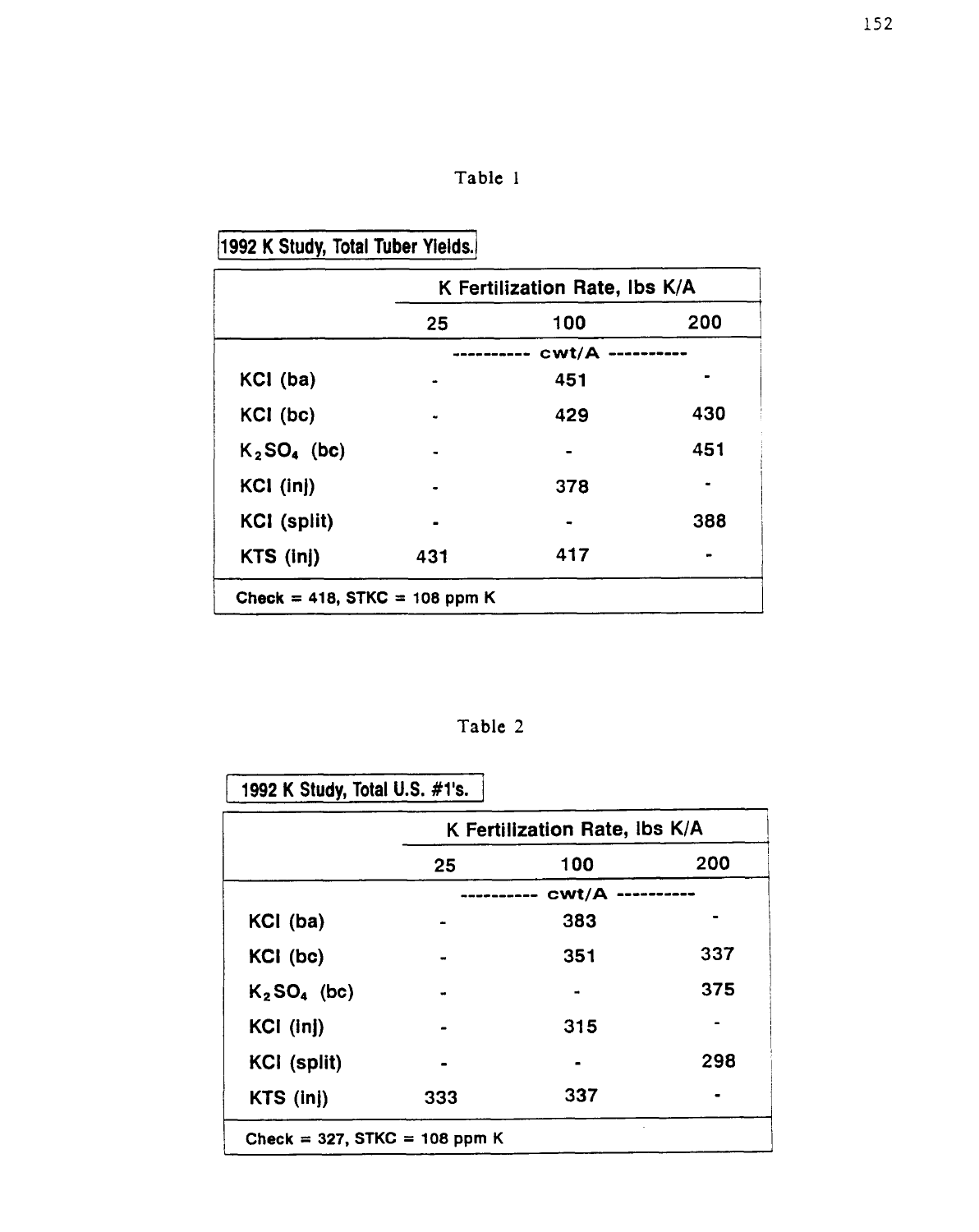### Table 3

## 1992 K Study, % > 10 **oz. Tubers.**

|                                | K Fertilization Rate, Ibs K/A |      |      |
|--------------------------------|-------------------------------|------|------|
|                                | 25                            | 100  | 200  |
|                                |                               | $\%$ |      |
| KCI (ba)                       |                               | 21.8 |      |
| KCI (bc)                       |                               | 25.9 | 26.4 |
| $K_2SO_4$ (bc)                 |                               |      | 27.7 |
| KCI (inj)                      |                               | 26.2 |      |
| <b>KCI</b> (split)             |                               |      | 21.9 |
| KTS (inj)                      | 19.5                          | 29.4 |      |
| Check = 19.9, STKC = 108 ppm K |                               |      |      |

Table 4

 $\overline{\phantom{a}}$ 

| 1992 K Study, KCI Rate Effect. |       |       |            |       |
|--------------------------------|-------|-------|------------|-------|
| $K$ Rate(bc)                   | Total | Ones  | $> 10$ oz. | S.G.  |
| ibs K/A                        | cwt/A | cwt/A | ℅          |       |
| 0                              | 415   | 327   | 19.9       | 1.083 |
| 100                            | 429   | 351   | 25.9       | 1.082 |
| 200                            | 430   | 338   | 28.4       | 1.081 |
| 400                            | 445   | 373   | 29.8       | 1.080 |
| $STKC = 108 ppm K$             |       |       |            |       |